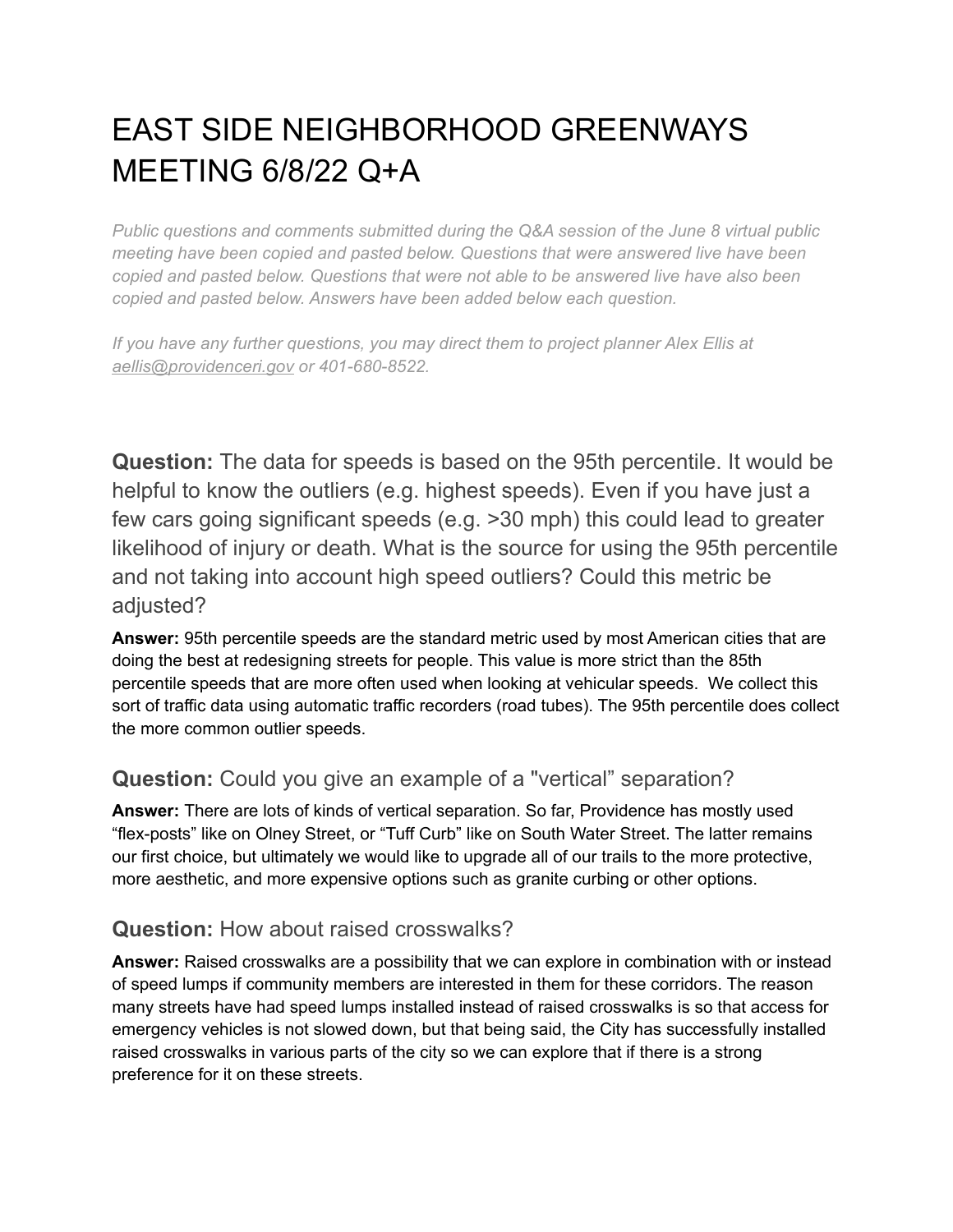**Question:** None of the corridors address connecting the East Side to downtown, train station, and the Capitol building. When will Angell and/or Waterman paths be addressed?

**Answer:** Angell St and Waterman St are included in the Great Streets Plan, and on streets as busy as they are, the only appropriate urban trail would be protected by vertical elements. RIPTA's Transit Master Plan also highlights Angell and Waterman for increased transit service. The City is currently talking with RIPTA to get on the same page, and before those conversations get too much further we expect to bring the community into the conversation to hear what your priorities are. Stay tuned!

**Question:** I am concerned the lack of protection on many neighbor greenways. I like to ride with my 8 year old daugther (and in the future my 5 year old daughter). On page 11, it showed that when speeds when speeds were less than 25 mph no separation is needed. How often are actual speeds assessed vs speed limit? E.g. Blackstone Blvd I am concerned that speeding cars put a high risk to my family. If the average speed is above 25 mph, this would support separation.

**Answer:** The speeds we consider are not speed limits, but actual speeds measured during a traffic study. Specifically, the 25 mph threshold applies to the very fastest cars: the 95th percentile speeds. This is quite a strict standard, necessitating measures to slow down traffic even on some neighborhood streets, and requiring separation on busier neighborhood collector streets. We have not recently measured speeding on Blackstone Boulevard, but vertical separation may be possible there in the future.

**Question:** Would it be possible to explain (or show) what a walker or biker will experience in these new implementations? I am lost in all the detail here.

**Answer:** Streets where similar improvements have recently been installed include Washington Street in Federal Hill, Oxford and Ontario streets in South Providence, and Vermont and Farragut in Washington Park. Since someone also suggested raised crosswalk, you can see raised crosswalks on Pleasant Valley Parkway to better understand what those might look like.

**Question:** Isn't there a plan to put in a proper urban trail on North Main? Then it would make sense to extend the Doyle greenway to that urban trail? North main is an important road to connect to to actually get around the city.

**Answer:** Yes, North Main Street is in the Great Streets Plan for a separated urban trail, and Doyle Street is also in the Great Streets Plan all the way to North Main Street. In this project, we are working on shared-street neighborhood greenways, and unfortunately the traffic counts of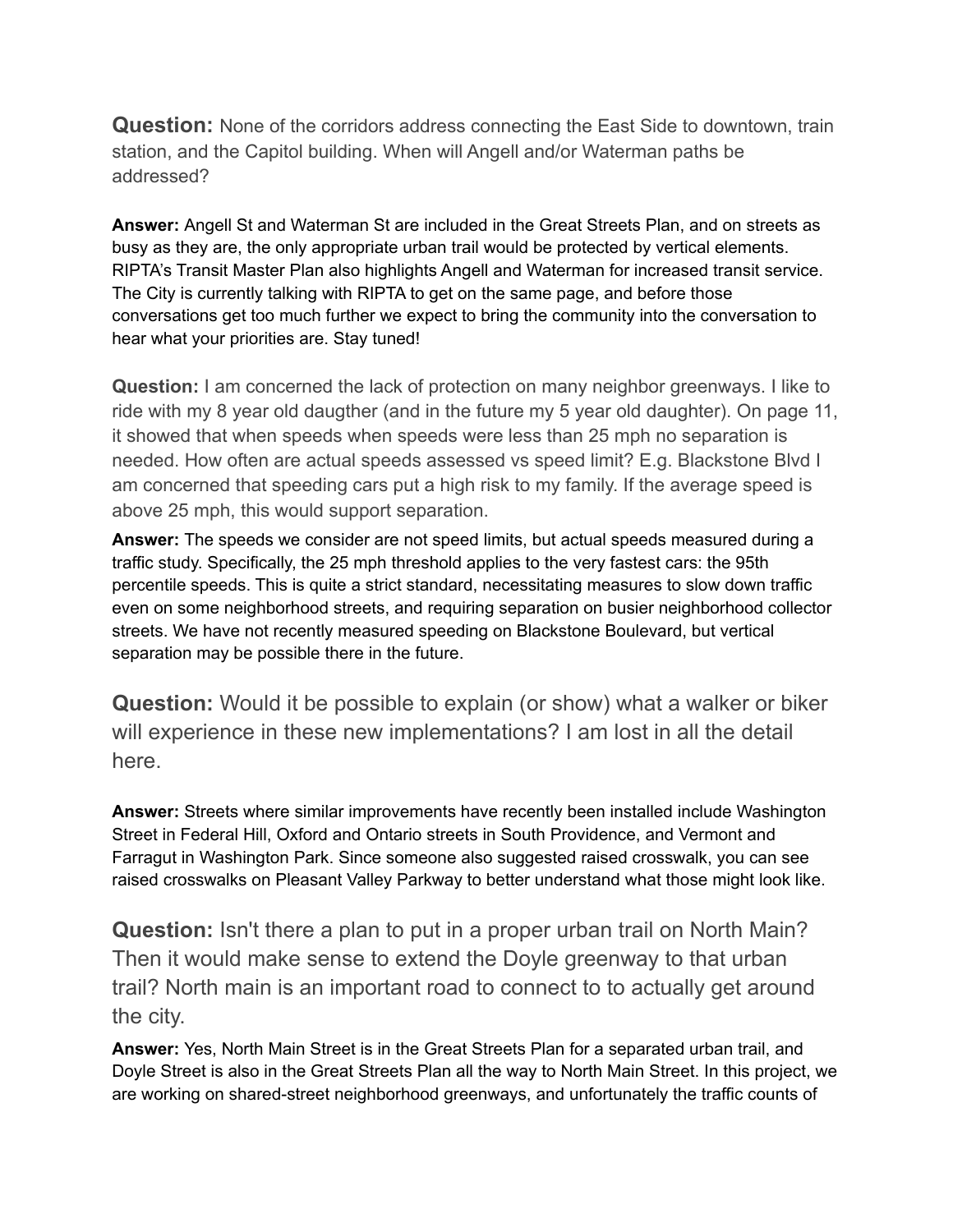the western part of Doyle Street indicated traffic volumes higher than are feasible for a safe neighborhood greenway, instead requiring a separated urban trail. So we will not make that connection as part of this project because it's a bigger change than what this project is scoped for, but we do still plan to make the connection at a later time.

**Question:** How will the city work to reduce speeding in these streets? How will the city enforce proper adherence to these new systems?

**Answer:** The goal of traffic calming such as speed lumps or speed tables is to make it physically difficult or impossible for drivers to drive too fast. Best practice from other cities is to reduce speeding by this sort of infrastructure rather than through more temporary measures.

**Question:** Is ongoing maintenance part of this planning? Both the paint additions, and debris maintenance of curb access.

**Answer:** Yes, maintenance requirements are always a consideration when designing complete streets improvements. For one example, protected urban trails such as south water are much easier to maintain for plows and street sweepers if they are bidirectional such as South Water Street, instead of single direction like Olney Street. For another example, the drainage implications of traffic calming elements such as curb extensions and raised crosswalks are a significant consideration in choosing what to install. The plan for maintenance of both street paint and sweeping is for new complete streets features to be maintained by DPW just like the rest of the roadway.

#### **Question:** Will the proposed Doyle route be linked to Olney path?

**Answer:** Yes, in the Great Streets Plan, the vision is for the two streets to be linked by Camp Street, North Main Street, and Hope Street.

**Question:** Has the city considered enforcing speed limits (with cameras) to support bikers? / **Question:** What about cameras to enforce speed limits on certain roads, esp those that are concerning re: bikers?

**Answer:** There are some locations in the City where the State has allowed the installation of speed cameras: within a certain distance from schools. State law governs speed camera placement. The speed cameras installed so far have been successful, and we continue to rotate cameras to other locations where the Traffic Engineer believes they would be useful.

**Question:** Has alternating the parking along benefit street on each block from the east to the west side to create more of a 'yield street' been considered?

**Answer:** That's a great idea, and we will look into it.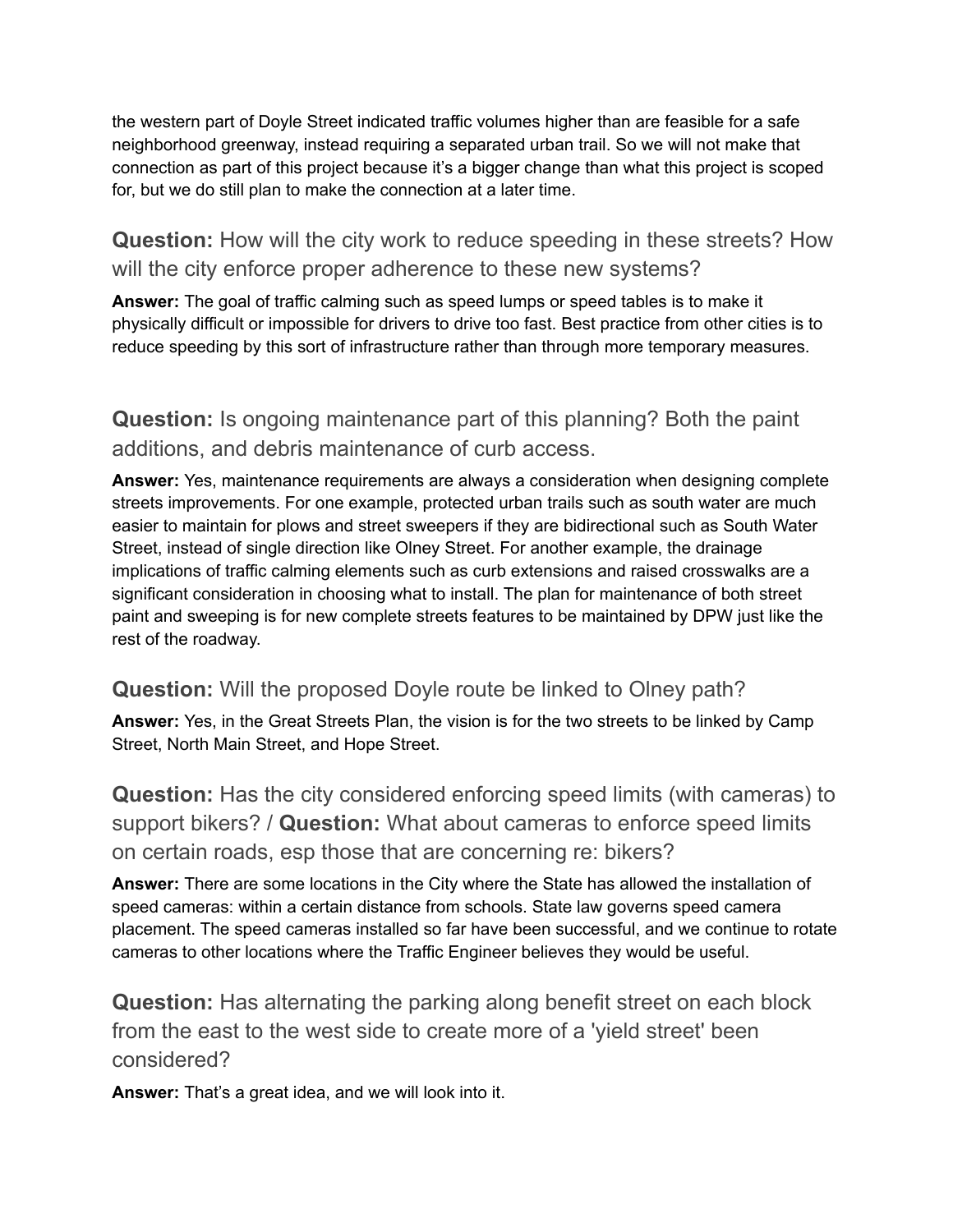**Question:** Is there any data on the effectiveness or lack thereof of sharrows?

**Answer:** Without other improvements to a street, they do not do much. That's why currently, we only install them in combination with traffic calming.

**Question:** Are there set goals to reduce accidents or reduce motor vehicle speed?

**Answer:** Not as a citywide goal currently, but we are hoping to include some of these sorts of metrics in an update to the Great Streets Plan soon.

**Question:** Perhaps you could get rid of parking on one side of Doyle Street to reduce the issues there and be able to include it in the urban trails? **Answer:** That's a great suggestion, we will look into it.

**Question:** Will the non-compliant curb ramps be upgraded as part of this project as well?

**Answer:** No - unfortunately, we do not have funding through this particular project to make improvements to sidewalks or curb ramps, but we understand that those are important investments to improve access for everyone and DPW continues to make such improvements citywide with funding from the Capital Improvement Program. Some of these streets have separate repaving projects that do include curb ramp upgrades.

**Question:** Would you share how many attendees are on this zoom this event? [Response in chat: I'm curious how many community members are attending tonight.]

**Answer:** There are 34 community member attendees (not including presenters). Including people who have dropped off, there have been about 45 community members in attendance.

**Question:** Has the team assessed the wide approaches of some side streets which intersect with Benefit? They work sort of like slip lanes, which are dangerous.

**Answer:** Yes, DPW has also been talking to neighbors and Councilwoman Anthony about the intersection of Benefit Street with Angell, and tightening that intersection up. Other locations are not currently part of our scope, but if there are other locations we should look at, please let Alex know via email.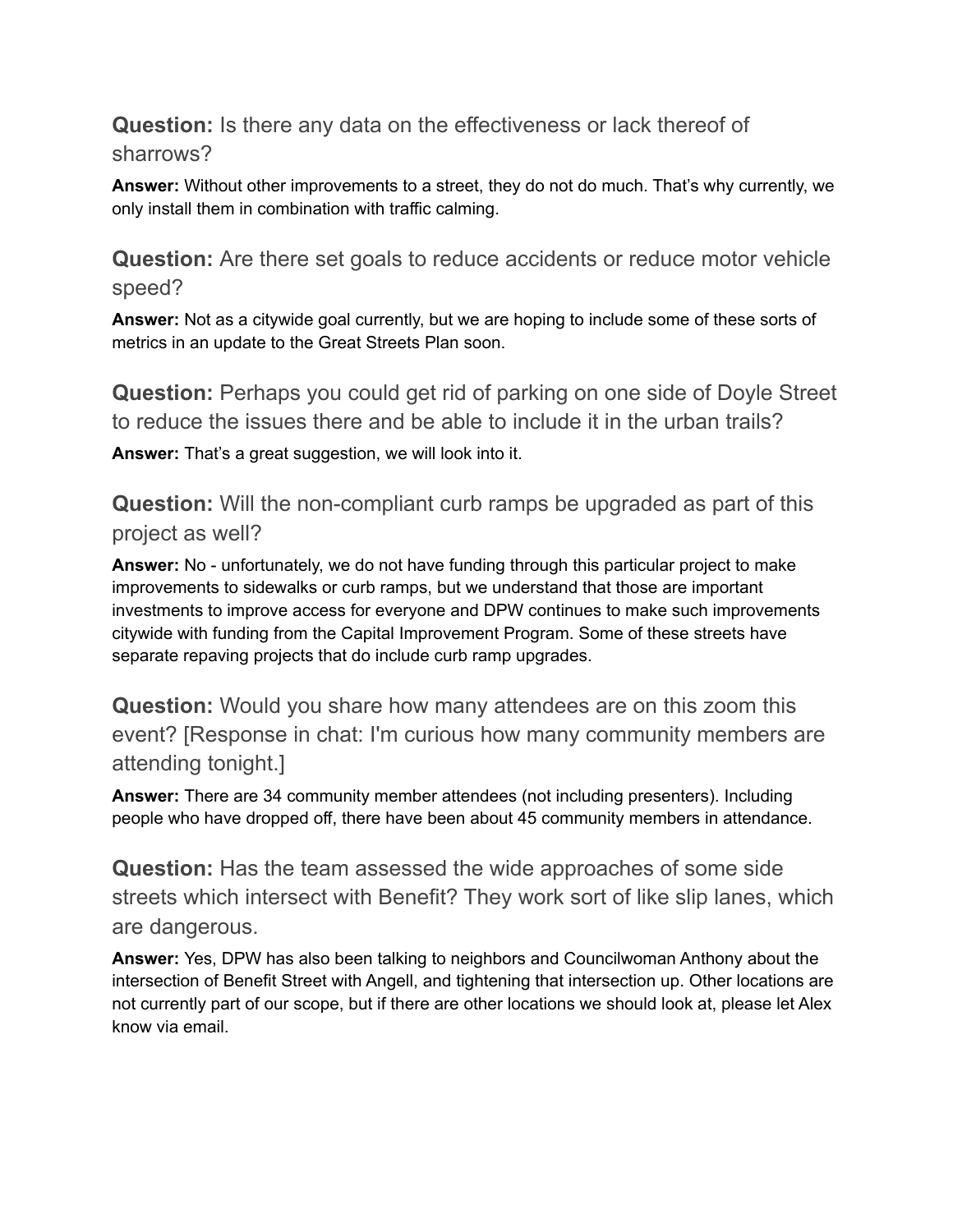**Question:** Is there funding to daylight any intersections? Visibility is poor at a number of Camp Street intersections due to parked cars & trucks.

**Answer:** Daylighting means clarifying existing parking restrictions at corners so drivers & pedestrians can see each other better. Yes, that's something we may be able to do as part of this project.

**Question:** Other parts of Great Streets are actual Urban Trails; this is... paint. Why is this part of the plan so weak on protecting vulnerable road users?

**Answer:** Off-road is the most ideal facility but we can't do that everywhere. The next best, safest option for all ages and abilities of people to bike on a street is a protected urban trail. We do that where we can. The next best option is focusing on neighborhood streets that are already pretty quiet and reasonably comfortable to bike on. We would never put a shared street facility on a busy street. But on some of these neighborhood greenways, merely traffic calming and a few other improvements can make those streets comfortable for people from age 8 to 80.

**Question:** Is there a truck tonnage max that is allowed on neighborhood streets? Many trucks avoid speed bumps by going down heavily residential/neighborhood streets.

**Answer:** While individual streets may have truck restrictions posted on them, there is no citywide limit on truck weight on neighborhood streets. Trucks weighing more than 30,000 pounds are not permitted on bridges, and commercial vehicles are only permitted to park in residentially zoned areas if they are actively loading or unloading, and they are not permitted to idle while doing so.

# **Question:** what is planned for the intersection of Olney and Benefit? how can southbound cyclists safely make that connection

**Answer:** That connection is somewhat dependent on the planning process for North Main Street, which RIPTA is planning to pick up in the near future. Ultimately, the Great Streets Plan suggests both Benefit Street and Olney Street would connect to a protected urban trail on North Main Street. In the meantime, it may be feasible to improve the connection between Olney Street and Benefit Street along the eastern curb between Burrs Lane and Olney Street, but there are not currently plans to build this connection.

# **Comments**

- As much as pedestrians appreciate bumps, drivers will object. *[Response in chat: I am a driver that does not object]*
- If you wait for drivers to approve every measure to calm traffic and reduce speeds, you will do \*nothing\* to make children and other vulnerable road users safe. And I am a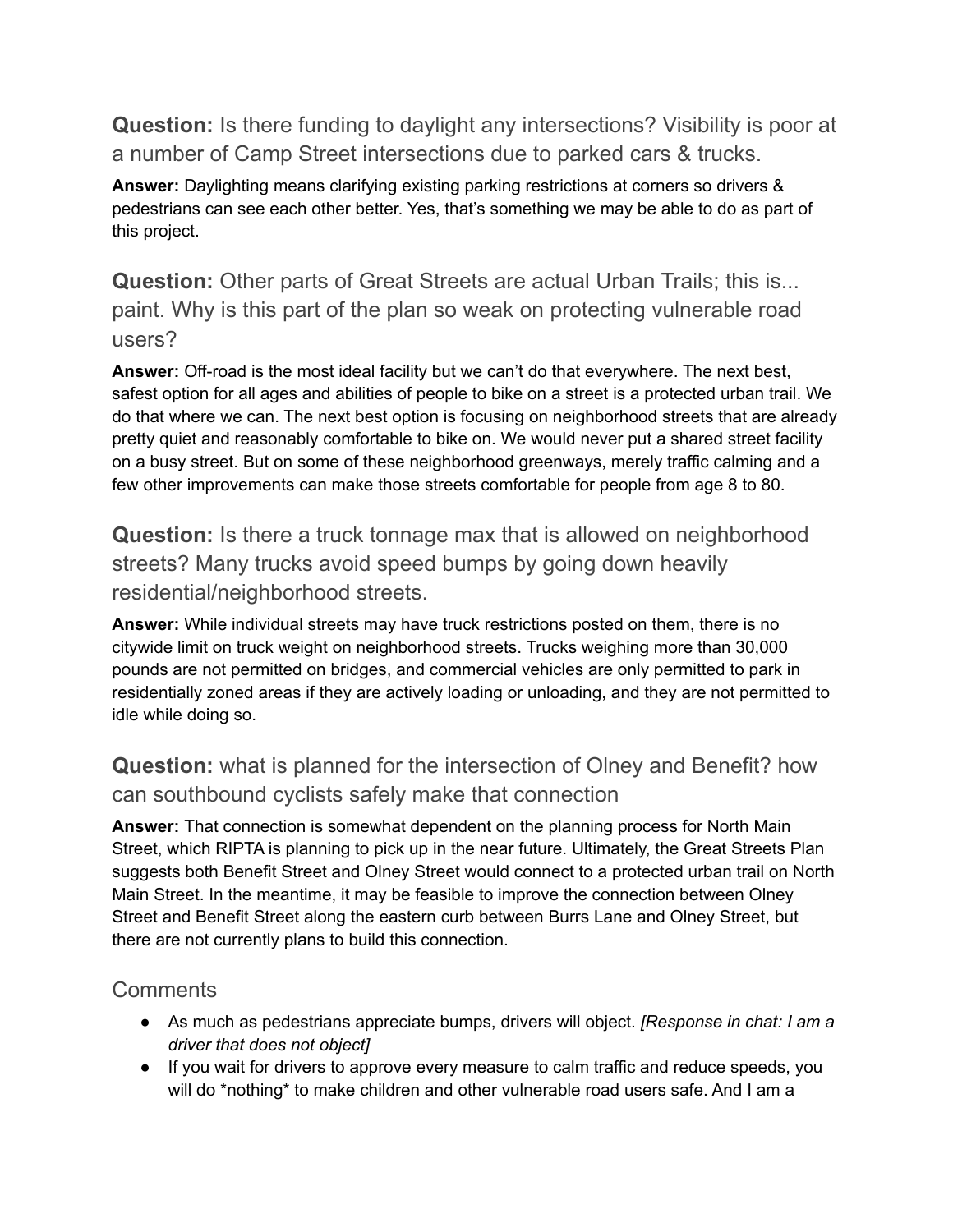driver and a cyclist who does not object to more stringent measures to make vulnerable road users safe. Sharrows do \*nothing\*.

- The speeding on all of these streets is extreme.
- Friends of Brown St Park would love to see speed humps or raised crosswalks in front of Brown St Park. We also love the idea of a urban trail between Brown St Park and Billy Taylor Park. *[Response in chat: Thank you Brandy! As a user of Brown Street Park I would also like to see physical measures like you describe]*
- I agree that speeding is a persistent problem all along these streets AND on the ones in between.
- I'm hoping that the city will improve visibility at all intersections on Camp Street by limiting on-street parking near those intersections. Paint will not be enough to discourage on-street parkers. Trust me. *[Response in chat: Agree with Val about parking and improving intersection visibility!]*
- Here are the virtual meeting for the East Side Urban Trail Network, and I am hearing that there will be no separated bike lanes. So what exactly are we doing here? Disappointing. To be clear, if you wait for drivers to approve every measure to calm traffic and keep vulnerable road users safe, you will end up doing \*nothing\*.
- Parked cars on Benefit and Camp/Brown interfere with visibility at intersections. Parked trucks make it really dangerous.
- Neighbors have resorted to posting their own signs begging drivers to slow down.
- speeding on Benefit is very prevalent
- A strategy to daylight all the intersections by placing some kind of heavy vertical barrier (ideally a planter or tree pit a la Sycamore street!) on the painted curb extensions would be great
- As a community member, I would like to share my support for any traffic calming methods to improve safety. *[Response in chat: +100% Bill]*
- I always feel like I'm going to die crossing Benefit
- I am hoping the city will consider daylighting the intersections along all these routes. Drivers park right up to the stop signs and even if they are back a bit, the very large vehicles obscure the stop signs. We need to consider the sightlines.
- People parking on the wrong side and the city not issuing tickets on Benefit is a huge problem. If they don't enforce the rules, there's no point.
- I would appreciate street calming on Camp & Brown. I walk my nephew's dog there twice a week. :)
- I and my son (11) bike on these streets regularly. Sharrows do \*nothing\* and are a waste of time *[Response in chat: completely agree with Christian Roselund on waiting on drivers - we will end up with nothing! Also agree that sharrows do not do much, unfortunately.]*
- Sharrows offer a minor amount of support to litigation that ensues an accident involving a bicycle. That is all.
- Calming Benefit Street is complicated! Cross traffic roads have very wide aprons at the intersections. Almost like slip lanes. Please note in your design plans.
- Thank you for showing the examples of what these things look like!
- The drainage grates are about the only plan I have heard here that is meaningful.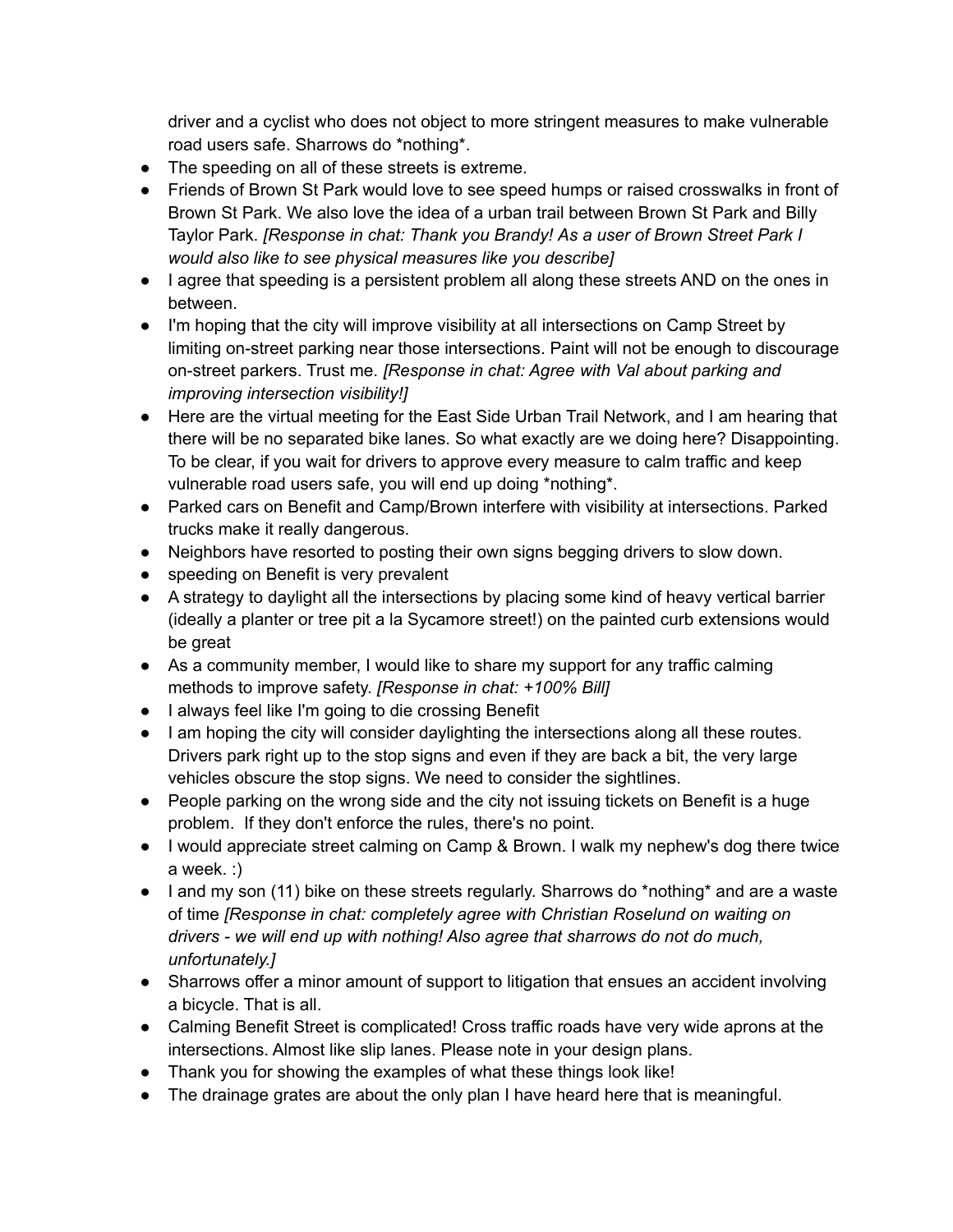- I bike with my 8 year old daughter (and in the future plan to bike with my 5 yo daughter) and agree with Christian's comments that sharrows do not notably change the risk to bikes. I question how much drivers' behavior changes when seeing sharrows
- The grates are fantastic for bikers- really glad for them!
- Because the drainage gates are the only thing that is physical infrastructure, not paint. By limiting yourselves to nothing that reduces lanes or parking, this plan has been rendered mostly meaningless.
- In a couple of decades of cycling on roads with "share the road" signs and arrows in multiple cities, I cannot count the number of times I've been cursed at by drivers while there's a sign or arrow \*right next to me\*.
- Seems mostly half measures.
- *●* I concur with previous comments on sharrows. Don't actually do anything for safety*.*
- The problem with the split bumps is that the wider based SUVs, trucks, etc. also just speed over them.
- Agree with Christian. These is no effort here to slow down traffic in a meaningful way. Maybe i missed something? Are there set goals to reduce accidents or reduce motor vehicle speed?
- I also often feel afraid riding too close to parked cars, even on roads like Elmgrove. Drivers aren't paying attention and could easily door bikers as they get out of their cars. The parked cars also push me further out into car traffic; space and parked cars are an issue.
- Please note that Benefit St traveling north to North Main widens past the intersection with Jenckes and cars routinely speed up—often to 40mph and run through the stop sign at the junction with North Main and Olney—very dangerous for residents, bicyclists, people walking to the mall, Whole Foods, etc.
- Please note that Benefit St traveling north to North Main widens past the intersection with Jenckes and cars routinely speed up—often to 40mph and run through the stop sign at the junction with North Main and Olney—very dangerous for residents, bicyclists, people walking to the mall, Whole Foods, etc.
- I like using the 95th percentile vs 85/80th percentile. that's good to hear, but curious if could even go higher. It would be interesting to know the 100th percentile as just 1 death is 1 too many (which is more likely to happen with 100th percentile speed driver)
- Glad to hear that about N. Main Street. More drastic measures are fine; Great Streets needs safe connections *[Response in chat: More drastic measures sound great to me!]*
- Perhaps you could get rid of parking on one side of Doyle Street to reduce the issues there and be able to include it in the urban trails?
- May 24, 2021: "Providence- Doyle Ave @ Camp St, pedestrian struck." yes please plenty of neighbors of the community here now :) to encourage you
- CW Anthony verbal comments supportive of Great Streets and proposals on East Side. Interested in what residents think.
- CM Goncalves verbal comments excited to hear community feedback
- I have taken note of some of these speed related concerns and will work on it.
- A driver struck a pedestrian, who was pregnant, about a year ago in Wayland area. Her husband posted that on Nextdoor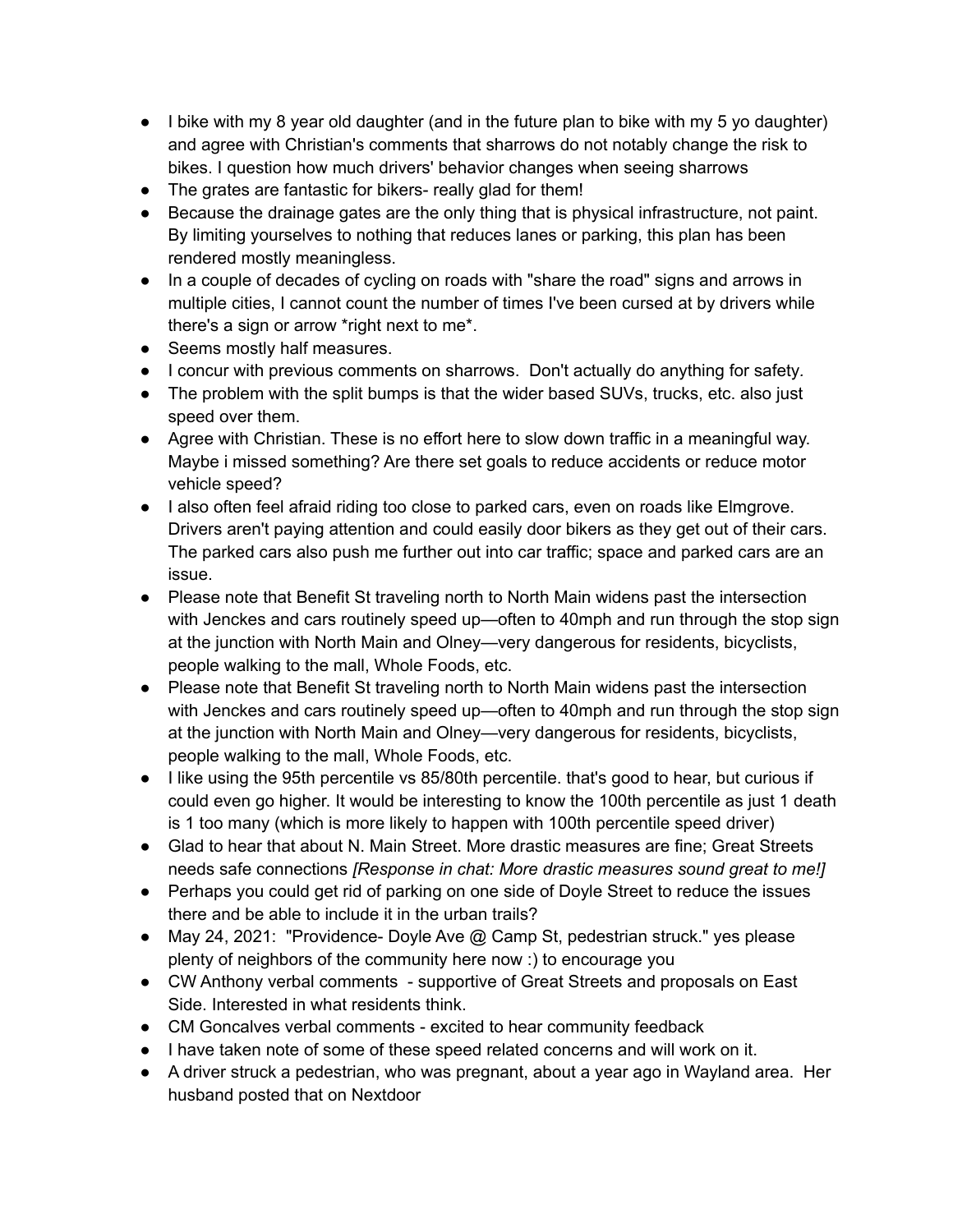- Which will be prioritized in Great Streets: the physically separated urban trails, or these improvements that are mostly just paint?
- As a resident, I would like to voice my support for making safer to bikers and walkers. I would be more interested in seeing more significant improvement vs mostly sharrows on neighborhood greenway [*Response in chat: +100% Bill*]
- The lack of connection between Onley and Benefit is a problem [*Response in chat: agree ! Olney & Benefit needs safety improvements!]*
- This all sounds like progress to me, even if it isn't everything we would like, so thank you for anything that slows cars down and gives pedestrians and bikers more breathing room!
- As a resident of this area, I support more robust safety improvements here on the East Side--I especially want to see some sort of vertical element and a buffer on every street here.
- LOVE South Water St! Great improvement for cyclists!
- There is value in paint as it shows what a city values. Hopefully we can progress beyond this to more deeply ingraind civic infrastructure. This is a good start, but \*\*\*so many of us\*\*\* want to see more.
- Crossing the crosswalk that simply goes across Whole Foods (on North Main, e.g. to get to that bus stop in front of the Santander bank) is horrible because there's a ton of traffic coming from every direction constantly in/out of the plaza

#### **Attendees**

- Tim Rondeau
- Tim Shea
- Andy Koziol
- Annie Newman
- Brandy McKinnon
- Chris Martin
- Greg Gerritt
- Kathleen Gannon
- Miko
- Rosie Jaswal
- Val Reishuk
- William Brown
- Denise Guadanino
- Tim Maly
- Mary Leite
- John Goncalves
- Helen Anthony
- Tom Schrama
- William Trimble
- Katherine O'Shea
- Eva Anderson